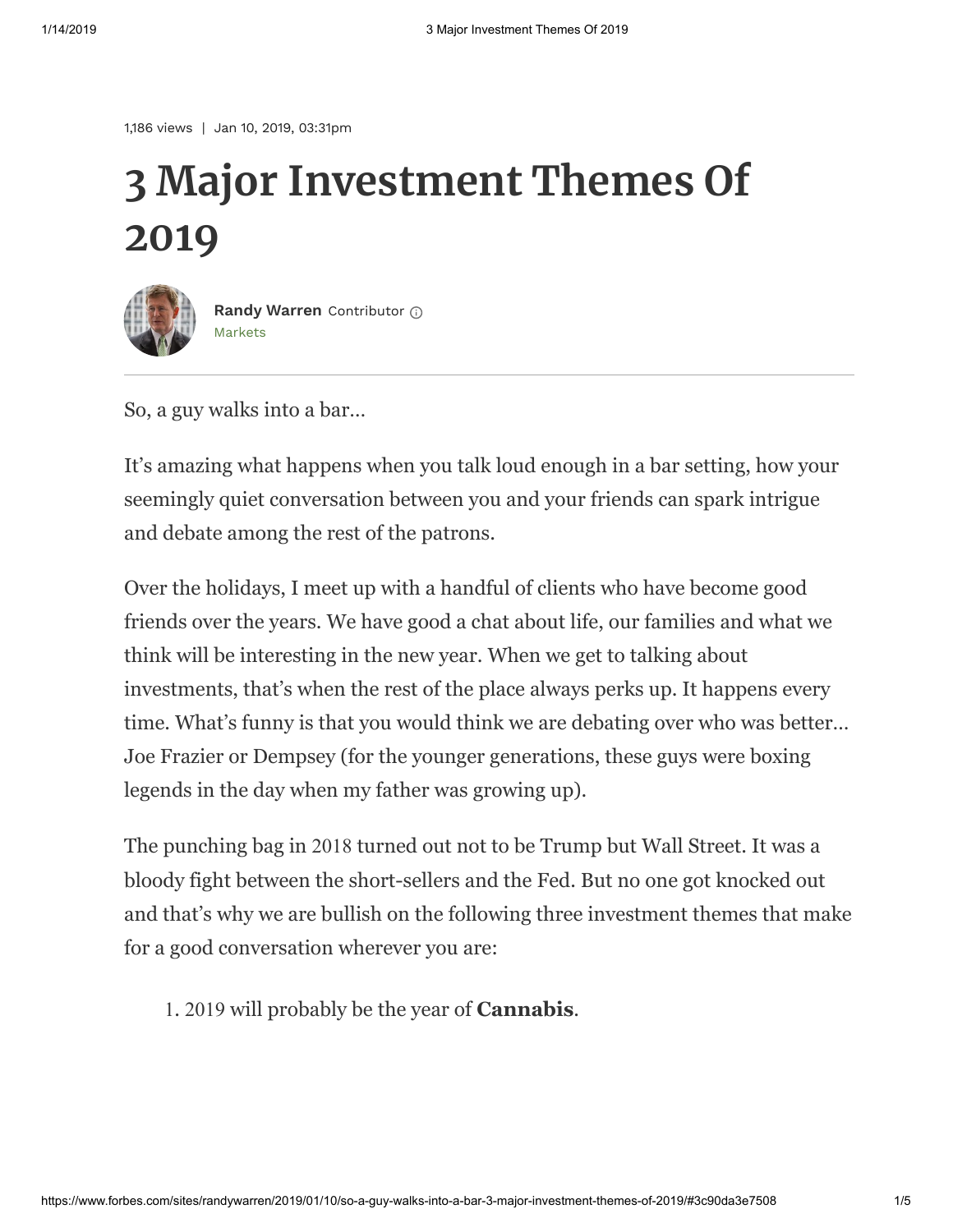

**GETTY** 

 Medical marijuana may well be legalized in all 50 states and federally by the end of this year. Upon our last review, there were more than 30 public cannabis companies, mostly listed on the Toronto Stock Exchange (because cannabis is still illegal in the U.S.). If cannabis becomes federally legal in the U.S., many of those companies will implement a dual listing onto the NY Stock Exchange and become more easily investable – greater exposure – greater trading volumes – differentiation between the winners and the losers. Stock ideas in this trend include [Constellation Brands](https://www.forbes.com/companies/constellation-brands/) due to their investment in Canopy Growth, Altria's investment [STZ -0.45%](https://www.forbes.com/companies/constellation-brands/)in Cronos Group, and Acreage Holdings.

#### **YOU MAY ALSO LIKE**

#### 2. **Five-G, or** 5**G telecommunications.**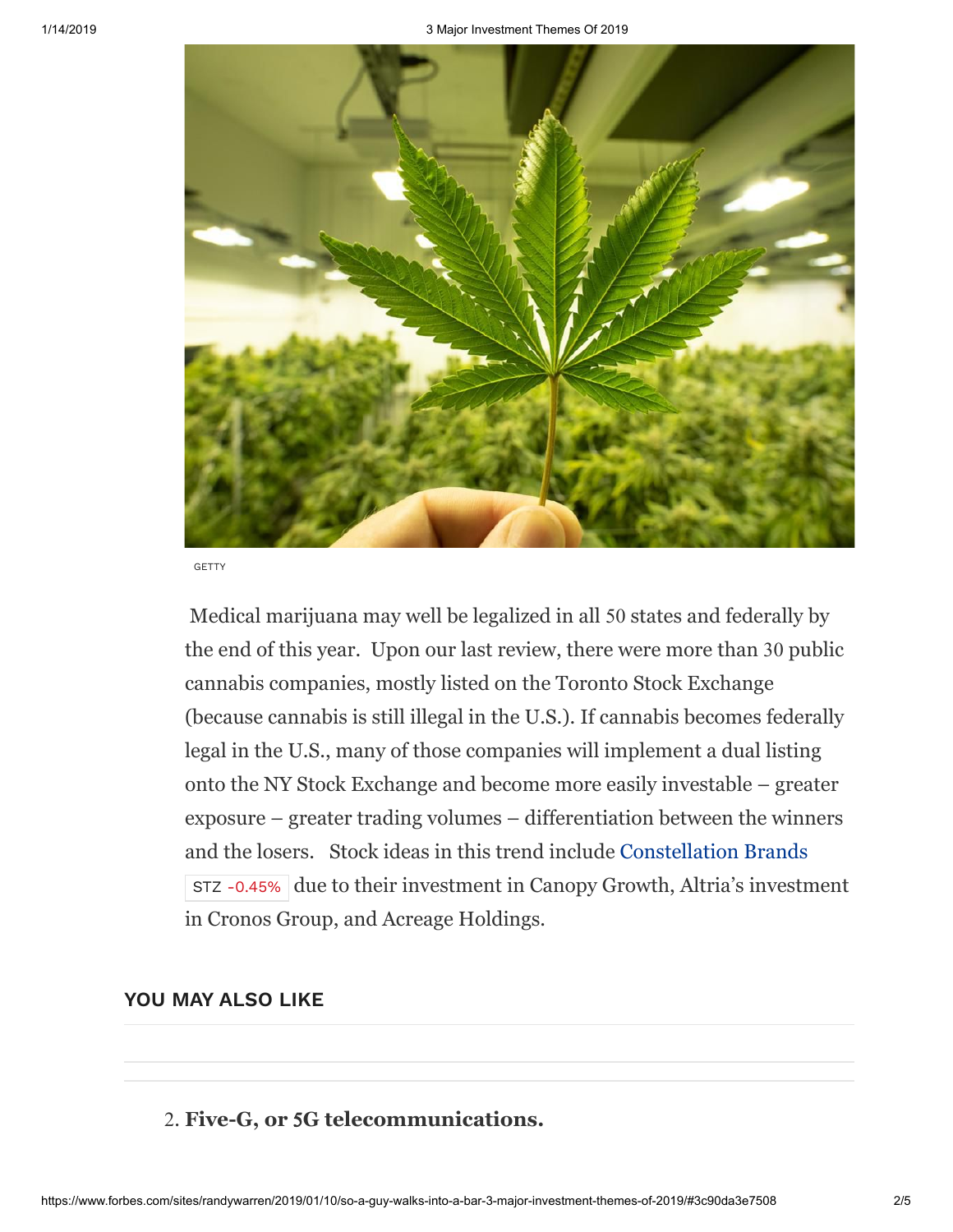

GETTY

5G is the next big wave and will require all your devices to go through an upgrade cycle to receive those signals. This will benefit all the chip makers and all the device makers from [Apple](https://www.forbes.com/companies/apple/)  $\mid$  AAPL -0.98%  $\mid$  to internet TVs, ereaders like iPad and Kindle, even your desktop computers from [HP](https://www.forbes.com/companies/hp/)  $HPQ -1.4\%$ . This may benefit Verizon and hurt [Comcast](https://www.forbes.com/companies/comcast/)  $\vert$  cmcsa -0.56%. 5G may benefit [Intel](https://www.forbes.com/companies/intel/) | INTC +0.78% | (PC chip maker), and others. Even your car will need new hardware – perhaps you will have to buy a new one to receive 5G. Don't scoff. You will want the features that will become available given the strength and bandwidth available from 5G.

### 3. **The Sharing Economy.**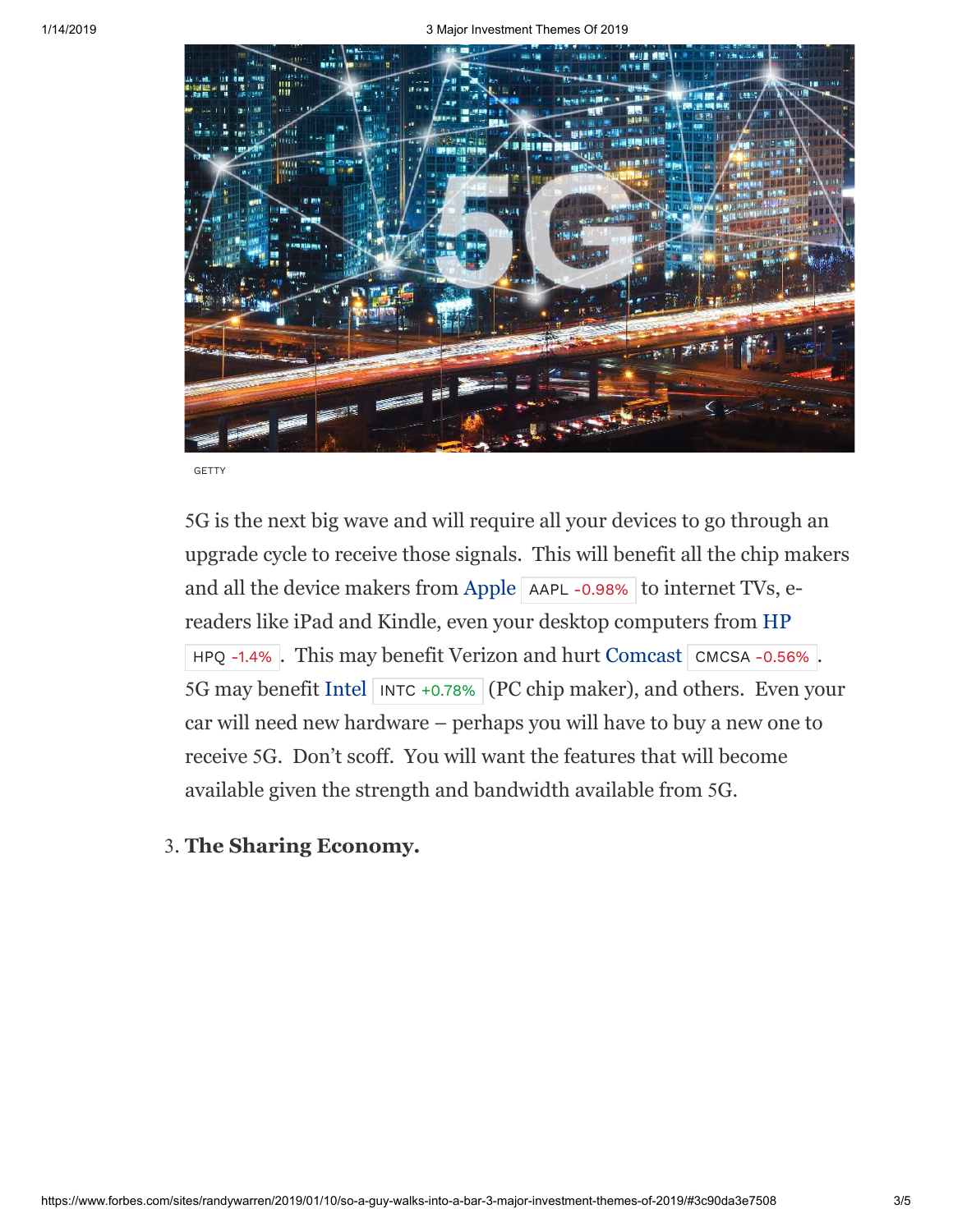

**GETTY** 

**The Sharing Economy** is a trend that has been discussed but remains small compared to other major trends, but this trend continues to build momentum. Think in terms of [Uber](https://www.forbes.com/companies/uber/) , Lime, Bird (electronic sharable bikes and scooters), Expedia, VRBO, etc. Millennials will share almost anything and will save money by not bothering to "own" a car, or home, or even a vacation home, etc. Some important public and pre-public companies in this trend include Uber, Lyft (not to mention foreign versions Careem in the Middle East and Yandex in Russia), Airbnb, and Booking.com (used to be Priceline).

So, the next time you walk into a bar, you just might walk out with three viable investment options.

Make sure to visit our [page](http://warrenfinancial.com/forbes-2019-themes/) for game changing investment themed stock ideas.

*Randy Warren serves as Chief Executive Officer at Warren Financial, a financial advisory firm originally founded in* 1965 *by his father. Today, under Mr. Warren's leadership, the firm has greatly expanded beyond its headquarters outside of Philadelphia, with additional offic...* **[MORE](https://www.forbes.com/sites/randywarren/)**